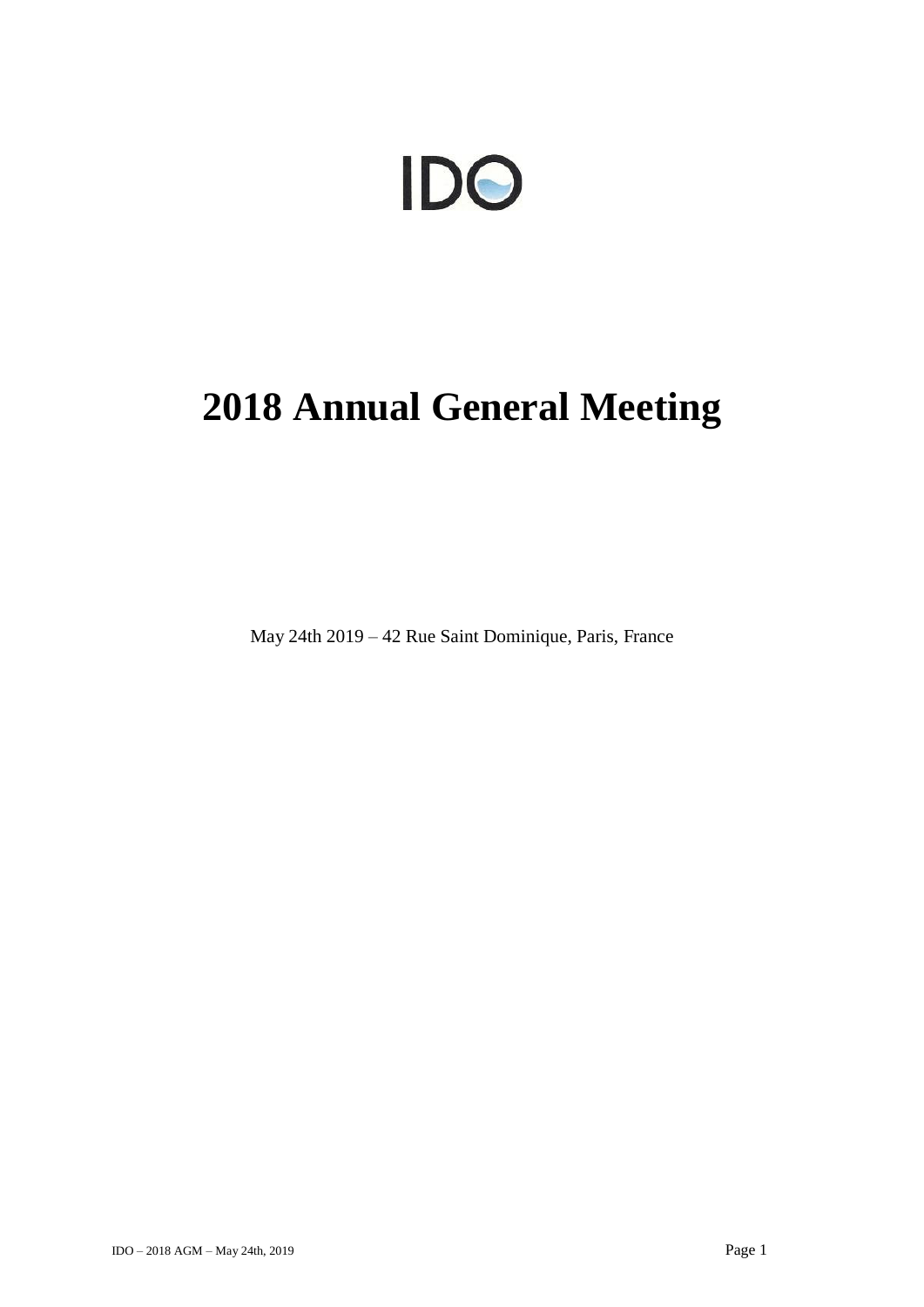## **Table of contents**

| 1.            |       |  |
|---------------|-------|--|
| 2.            |       |  |
| 2.1           |       |  |
|               | 2.1.1 |  |
|               | 2.1.2 |  |
|               | 2.1.3 |  |
|               | 2.1.4 |  |
| $2.2^{\circ}$ |       |  |
| 2.2.1         |       |  |
| 3.            |       |  |
| 4.            |       |  |
| 4.1           |       |  |
| 4.2           |       |  |
|               |       |  |
| 5.            |       |  |
| 5.1           |       |  |
| 5.1.1         |       |  |
|               | 5.1.2 |  |
|               | 5.1.3 |  |
|               | 5.1.4 |  |
| 5.2           |       |  |
| 6.            |       |  |
| 6.1           |       |  |
| 6.2           |       |  |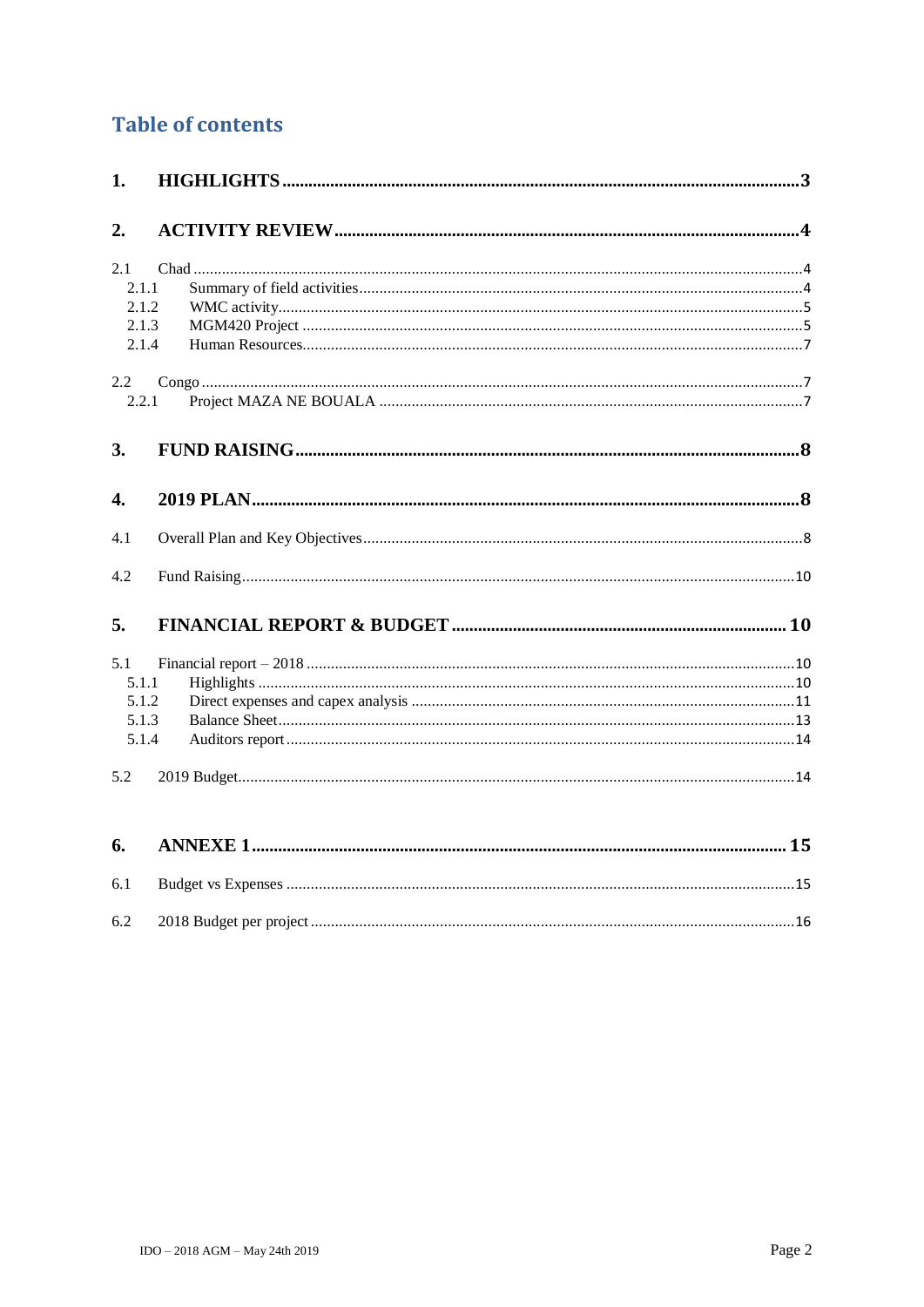## <span id="page-2-0"></span>**1. Highlights**

Following are the key milestones of the last two years of IDO performance

#### **2017**

In Chad

- MGM420 project launched, partially funded by Agence Française de Developpement (AFD ) Ville de Paris and Schlumberger
- Timely project kickoff with selection  $&$  training of 21 people, from which the best 6 were recruited; field deployment completed.
- We begin to see the impact of WMC's with a lower percentage of inoperable pumps among those that are managed by a WMC

#### In Congo

Premature end of the MAZA NA BOUALA project in 2017, seven months before the expected termination date.

Total funds raised of 337,623  $\epsilon$ . Operations managed within budget

#### **2018**

In Chad

- Record year in terms of pump repairs
- Since 2016, a total of 542 Water Management Committees have been created and are active, 355 of them have elected and trained members
- We recruited a new MGM420 project manager in July to replace the predecessor who had resigned. A further 6 "animateurs" were added to the project after a two-step selection/training process that started with ~60 candidates-
- Aside from all of the repairs performed on behalf of the villages, 6 well locations were overhauled with either the pump replaced or very heavy repairs. In three cases the surrounding infrastructure of concrete slab, boundary walls and drainage was also refurbished.
- -The project impact on the population's increasing sense of responsibility was manifested in the heavier demand on IDO technical resources for inventories, diagnostics and repairs

#### In Congo

- Completion of the pilot phase and decision not to launch a new project due to lack of financial resources

Total funds raised of 317 128  $\epsilon$  a 9% decrease vs 2017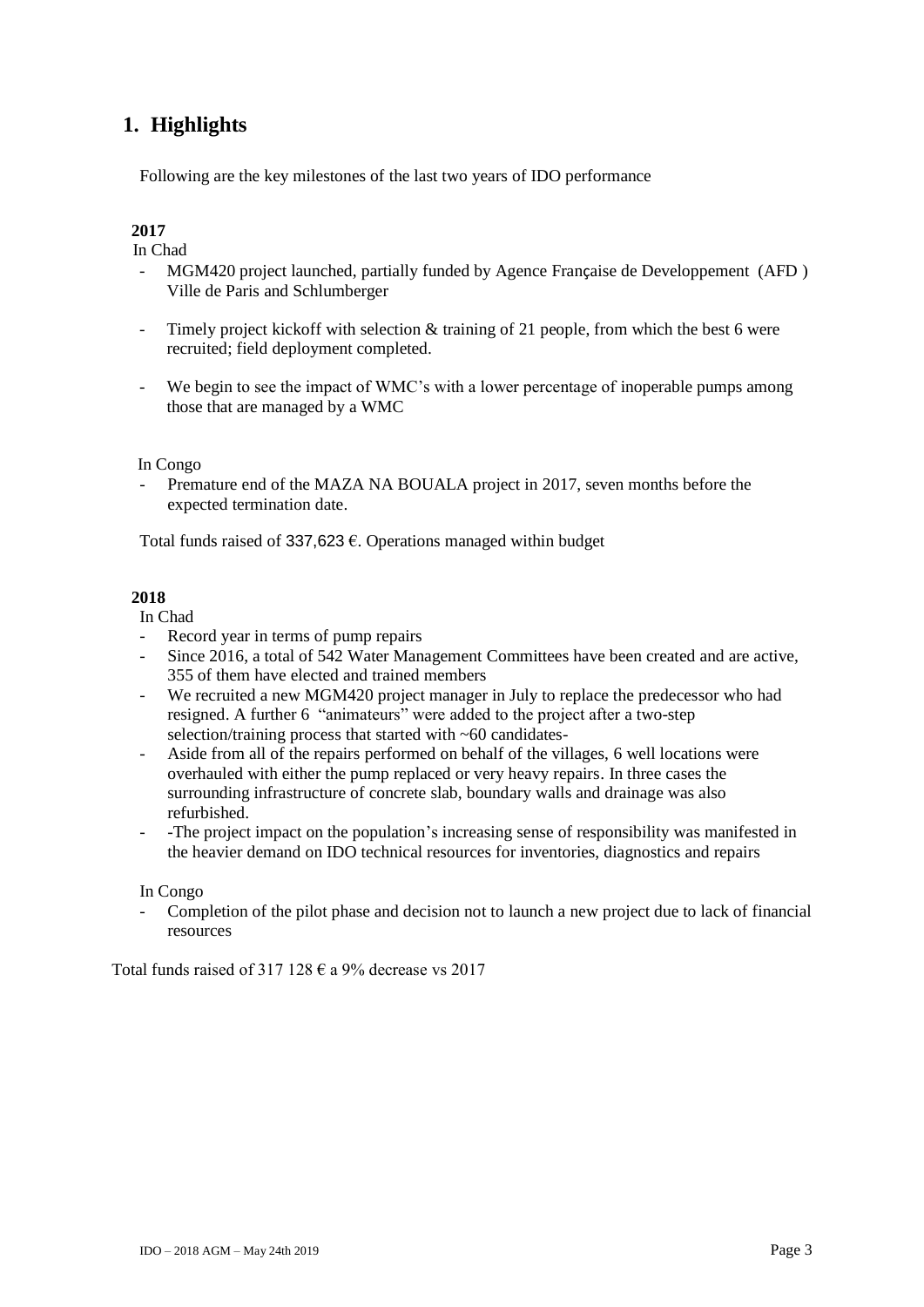## <span id="page-3-1"></span><span id="page-3-0"></span>**2. Activity review**

#### **2.1 Chad**

#### <span id="page-3-2"></span>**2.1.1 Summary of field activities**

#### **2.1.1.1 Inventory and condition of drilled wells as at end of Dec. 2018**

| <b>Pumps in</b><br>inventory         | 2018 | 2017  | 2016  | 2015           | 2014  | 2013  | 2012  | 2011  | 2010  |
|--------------------------------------|------|-------|-------|----------------|-------|-------|-------|-------|-------|
| <b>Vergnet pumps</b>                 | 1224 | 1166  | 1096  | 1051           | 806   | 678   | 307   | 231   | 115   |
| <b>Vergnet pumps</b><br>with WMC     | 370  | 215   | 118   | 11             |       |       |       |       |       |
| % of all Vergnet<br>00               | 35.6 | 35.93 | 41.06 | 43.10          | 44.29 | 50.74 | 43.00 | 48.48 | 60.00 |
| % of Vergnet<br>with WMC OO          | 25.1 | 18.14 | 37.29 |                |       |       |       |       |       |
|                                      |      |       |       |                |       |       |       |       |       |
| <b>India pumps</b>                   | 664  | 588   | 491   | 466            | 332   | 281   | 141   | 95    | 36    |
| India with WMC                       | 143  | 27    | 5     | $\mathfrak{1}$ |       |       |       |       |       |
| % of all India<br>00                 | 31.2 | 29.59 | 27.90 | 29.40          | 33.73 | 29.89 | 31.21 | 33.68 | 36.11 |
| % of India with<br>WMC <sub>00</sub> | 24.5 | 29.63 |       |                |       |       |       |       |       |

OK : pump functioning 00 : out of order

This table summarizes the number and condition of the drilled wells in the two Logone regions as inventoried by IDO effective Dec. 31<sup>st</sup> 2018. If we focus on the two main types of hand or foot actuated pumps that are common in southern Chad – Vergnet and India – at the end of 2018 there were 1 888 pumps in our data base; 513 of these are managed by a WMC (some of which have been recently activated and are not yet fully functional).

One will note that, although there is still a large number of pumps that are out of order, we begin to see a reduction of this number among those pumps that are managed by a WMC. Since 2016 when we began having functional WMC's the percentage of Vergnet pumps that are out of order has reduced from 37% to 25%. We interpret this to be evidence that the IDO approach is beginning to have a sustainable impact. This is very much confirmed by the results of the first 4 months of 2019, where we observe also a very large increase in the number of repairs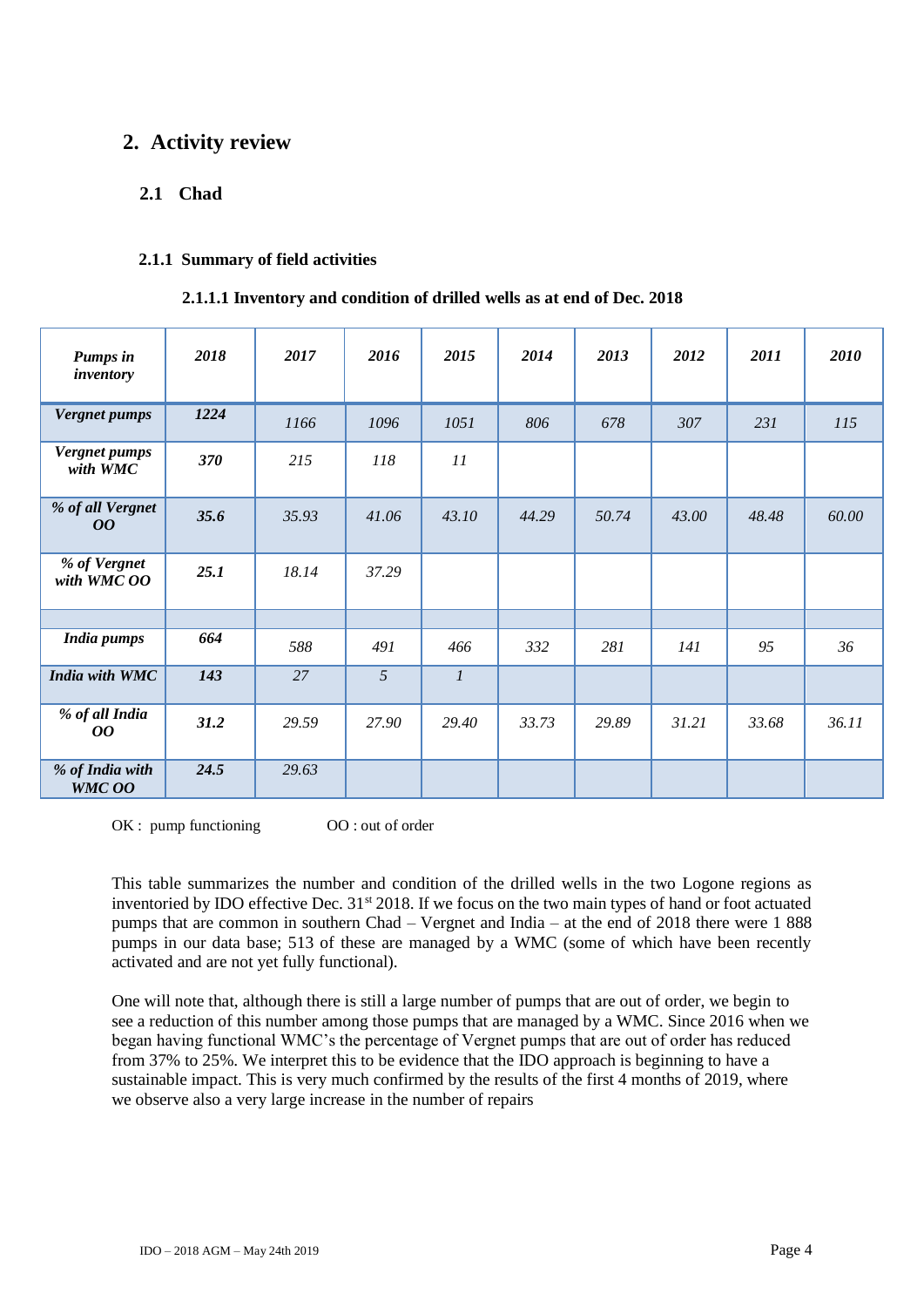#### **2.1.1.2 Diagnostics and repairs**

|                | 2011 | 2012 | 2013 | 2014 | 2015 | 2016 | 2017 | 2018 | <b>Total</b> (08-18) |
|----------------|------|------|------|------|------|------|------|------|----------------------|
| Diagnosis      | 91   | 73   | 293  | 175  | 351  | 289  | 254  | 424  | 1978                 |
| <b>Repairs</b> | 52   | 50   | 121  | 161  | 192  | 202  | 169  | 230  | 1162                 |
| <i>Visits</i>  |      | 219  | 276  | 266  | 427  | 268  | 368  | 511  | 3927                 |

2018 was a record year in both terms of diagnostics and repairs performed. With the increasing deployment of the WMCs the level of demand for diagnostics and repairs has very significantly increased. This reflects the impact of the WMCs on the decision to have their wells put back in service and their ability to collect the funds required to pay for the repair. It is indeed a very clear sign that the WMC strategy is functioning. This trend is continuing in 2019.

#### <span id="page-4-0"></span>**2.1.2 WMC activity** (outside MGM420)

Started with UNICEF and Ville de Paris projects in 2016, the deployment of WMCs was continued in 2018, although at a relatively moderate rate, by the team of 7 animatrices and animateurs team that was set up in November 2016.

At the end of 2018, 291 WMCs had been created and were active, 231 of them have their members elected in the village general assembly meeting and 166 of them had their members trained. A very significant part of the activity of this team was dedicated to regular visits to the villages to ensure the sustainment of the WMCs. Periodic reviews of the WMCs were made in order to identify those which:

- required to be reactivated or receive additional training and assistance
- have to be dropped because the communities either could not adjust to the discipline that is required or due to the repetitive interference of disruptive elements that were ruining their efforts.

The original team worked in close cooperation with the new team of 12 additional animateurs that was established for the MGM420 project.

All the new features added to the field data collection tools (see 2.1.3) were made available to the original team allowing them to enhance the scope of data collected.

#### <span id="page-4-1"></span>**2.1.3 MGM420 Project**

Reminder:

- The project started, as planned, in October 2017. The program extends over a 3 year period (2017- 2020) in two phases of 18 months each. It is, funded by the Agence Française de Développement (AFD), the Mairie de Paris, Schlumberger and IDO. The program is executed by a partnership including IDO (as project leader) and the local associations of CERDI and CELIAF.
- Overall scope includes:
	- $\triangleright$  The creation and the follow-up of 420 WMCs in the two Logone regions. This will be achieved in two phases.
	- $\triangleright$  The promotion, through the WMC, of the deployment of hygiene and sanitation practices
	- $\triangleright$  The restoration of 6 wells equipped with irreparable and/or corroded India type pumps – this involves the replacement of the pumps and the construction of support platforms and enclosures.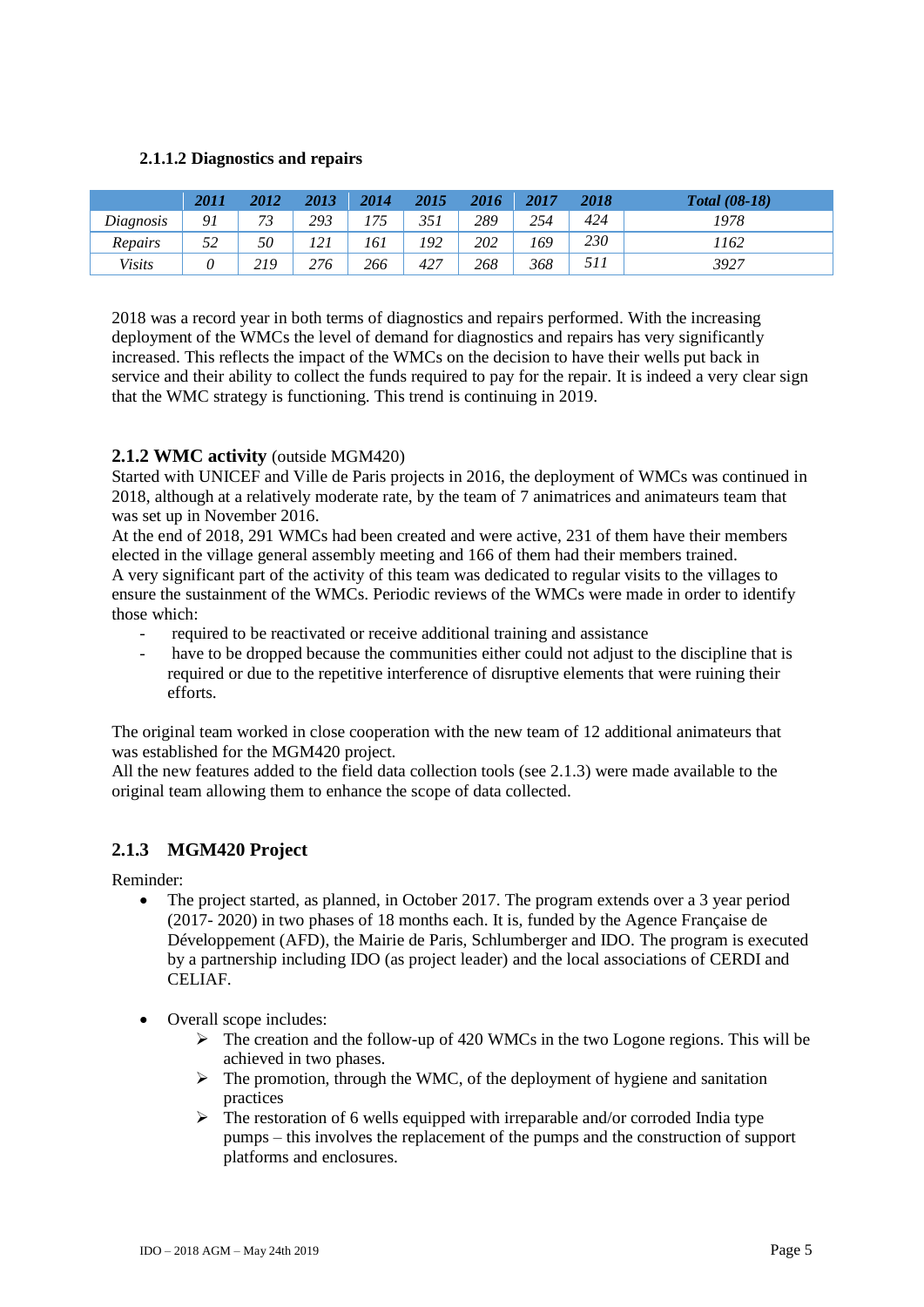- $\triangleright$  The repair of 6 wells equipped with Vergnet pumps that are heavily damaged to an extent that the concerned village communities cannot afford to repair them.
- $\triangleright$  Setting-up a number of pilot projects to promote revenue generating activities (RGA) among the villages, leveraging funds made available from the WMC.
- $\triangleright$  Measurement of the impact of the project on the day-to day life of a sample of village people;

Highlights of the Phase 1 (Oct 2017 – Mar 2019) main operational objectives which have been achieved:

- In line with the plan, the two teams of animateurs/animatrices are in place (6 since December 2017 and 6 since December 2018) and operate in the areas they have been assigned to.
- Following a period of intensive preparation by the animateurs, 446 WMCs have been initiated, of which 395 of them have the WMC members elected in the village general assembly meeting. Following their election, 1 223 members of 243 WMCs have been trained by the project (vs a target of 800 persons trained as members of 160 WMC during the first phase )
- The project strategy for ensuring the sustainability of the WMCs is built on the regular interactions with the assigned animateur. This has been effectively put in place and, as an average, each WMC was visited every 18 days since the date of its creation. Every interaction with the WMC is captured into the database.
- 6 drilled wells were put back in order, including 3 extensive repair jobs on existing pumps and 3 heavier interventions (restorations) where the pump assembly had to be replaced by a new pump. Construction works were carried out on 2 wells including a support concrete platform for the pump and surrounding walls to restrict access and ensure a more hygienic environment.
- Completion of the first part of a survey designed to identify village based economic activities including local community projects and commercial activities of women's associations. In 16 villages, cooperation pilots are in place between the WMC and a local revenue generating organization addressing the use of some of the available WMC funds.
- Completion of two series of surveys of approximately 400 families selected randomly among the target villages. A questionnaire was used to assess the domestic living conditions in the villages with a special focus on the women. These surveys will serve as a baseline for an assessment of the impact of the project. We will revisit these families at the end of the project and will go through the same questionnaire.

Project management and resources

- The organization of the project management team was modified after a few months of operations. A new manager, coming from Schlumberger, was appointed as well a supervisor, to be in charge of the planning and control of the activities of the animateurs in the field. At the end of December 2018, 14 people were dedicated permanently to the project, all of which are Chadians.
- As planned, the IDO board members have been actively involved in the monitoring of the operations and the financial control of the project and have made 5 trips to Chad in 2018. An internal audit scheme was put in place to identify and monitor issues identified as calling for a corrective action.
- New data collection digital forms were created by IDO to be used by the animateurs enabling them to either acquire data in new domains such as the revenue generating activities in the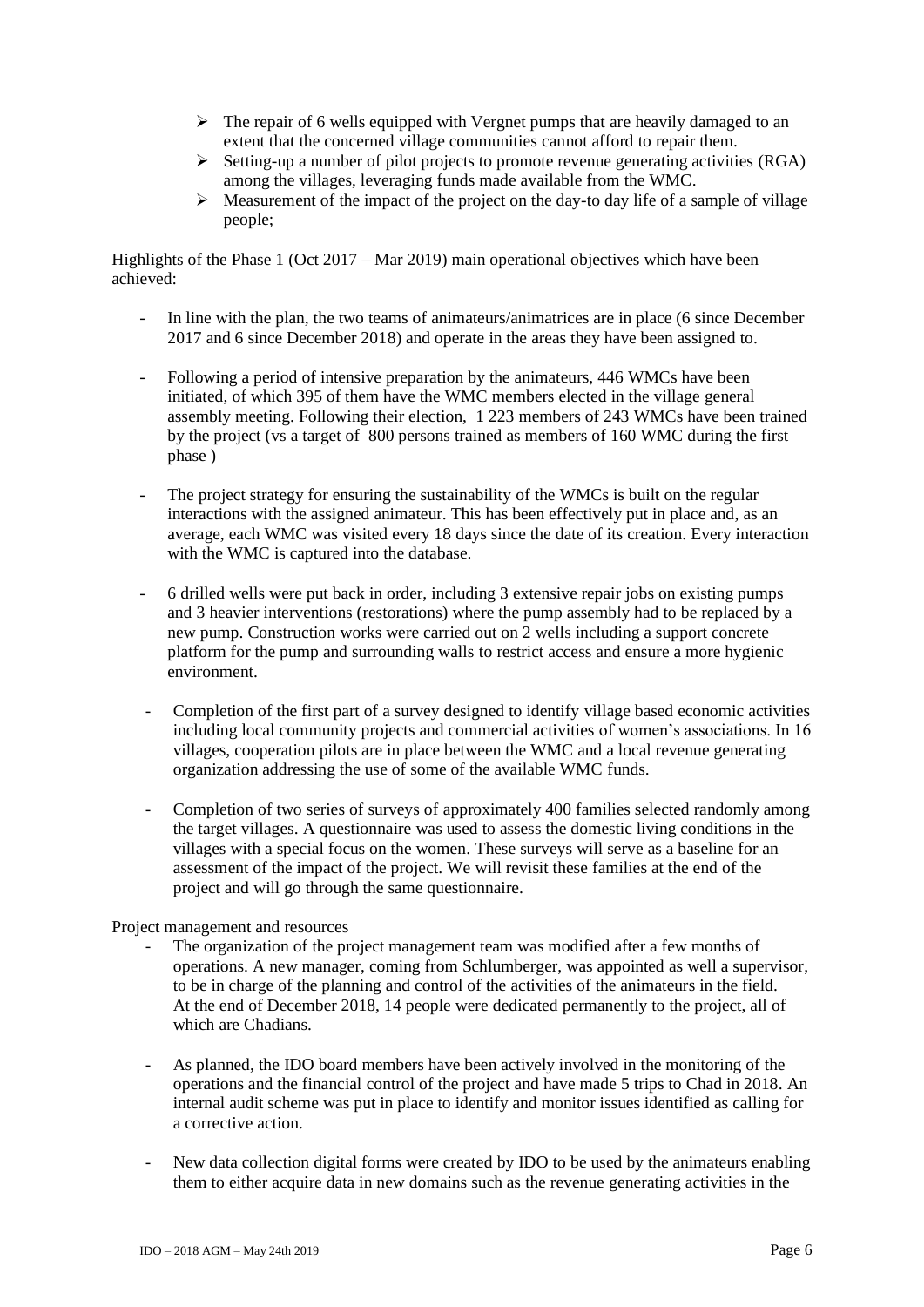villages or to access new parameters related to the degree of operational autonomy achieved by the WMC

2018 and the first quarter of 2019 initiatives were launched as part of the project plan that enabled us to make significant progress in the understanding of the impact the project will have in the long term.

- As mentioned in the chapter 2.1.1.1, the trend shows that the percentage of operational pumps will increase drastically among villages where the WMC fulfills its mission. We believe that our practical experience confirms that an effective WMC strategy is essential to the achievement of the Millennium Development Goals related to the access to fresh water.
- $\triangleright$  The concept of promoting revenue generating activities (RGA) among the villages, by leveraging funds made available from the WMC opens a very promising ground. The survey launched to inventory the existing local organizations already engaged in RGA has shown that many opportunities exist for future cooperation with the WMC. We are convinced that this will have a major impact on the ability to launch and grow businesses that positively impact the village community, and that most of these opportunities will be created by the women in the community.

#### **2.1.4 Human Resources**

<span id="page-6-0"></span>In 2018 we focused again on building a stronger organization in Chad to jointly manage the MGM420 project and the regular IDO operations.

- a new project manager was recruited in July to replace the one who resigned;

- the best performing animateur was promoted to become the supervisor of the animateurs

- a new accountant was recruited.

- as all the data is now collected in a Cloud based data base we did not see the need to replace the data management assistant. The data base management is efficiently handled by Philippe Lacour-Gayet.

#### <span id="page-6-1"></span>**2.2 Congo**

#### <span id="page-6-2"></span>**2.2.1 Project MAZA NE BOUALA**

The mains issues highlighted by project (which terminated in December 2017) were:

- a) a lack of understanding of the performance of the Eau Pour Tous (EPT) units and of the technical problems to be solved in order to maintain them in good condition.
- b) no local technical support is in place that the WMC could mobilize to have their EPT repaired efficiently and at a reasonable cost.

In order to explore what can be done we had decided to launch a 7 month program with the following objectives:

- Assess what has to be done to restore the parts of the units which have not been installed properly when the systems were constructed and started
- Analyse the data collected during the diagnostics campaign performed in 2016 and 2017
- Identify local resources able to do the job in both terms of supplying the spare parts and mobilizing personnel in the field
- Restore and repair 5 units in villages where the WMC structure has been reactivated

On the basis of what would be achieved the plan, with Caritas Congo as partner, was to launch the MAZA KE LUZINGU project with two main objectives:

- a) Restore two thirds of the EPT units already out of order and
- b) Reactivate the WMCs in charge of their maintenance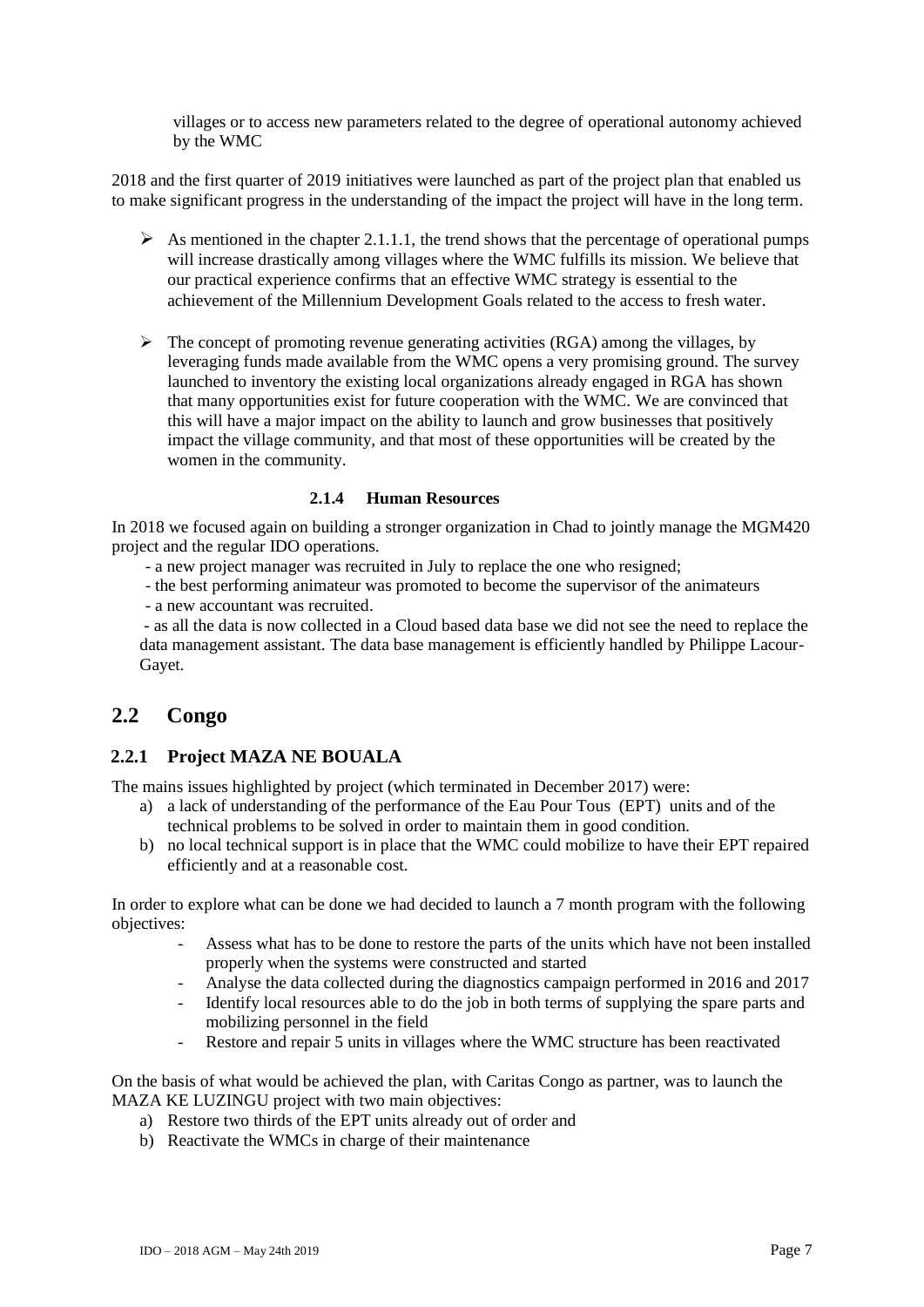In spite of difficulties linked to different issues we have been able to identify a local technically competent and reliable company which could become a key contributor to the project. All the elements required to plan and execute the project have been identified but decision was made not to proceed to the next step for lack of financial resources. This decision has been indeed difficult to take for IDO and Caritas as there are no other projects or other initiatives coming from NGOs or the local authorities to support the villages of the Kouilou and save as much as possible of what the Eau Pour Tous and the MAZA NA BOUALA projects had achieved in terms of improving the infrastructure of the drilled wells and mobilizing the WMCs. We had no other alternative.

## <span id="page-7-0"></span>**3. Fund Raising**

Overall, the amount of donations received in 2018 was in line with the budget. 2018 private donors' donations were almost double the amount of 2017. We received significant donations from the Ville de Paris, (for the MGM420 project ) and from Schlumberger.

|                             | 2013    | 2014    | 2015    | 2016    | 2017    | 2018    |
|-----------------------------|---------|---------|---------|---------|---------|---------|
| Total Donations $\epsilon$  | 110,575 | 168,586 | 176,508 | 363.626 | 337,623 | 315,991 |
| Total No. of Donors         | 38      | 38      | 31      | 41      | 27      | 29      |
| New Donors                  |         | q       |         | 10      | h       |         |
| <b>Institutional Donors</b> |         |         |         |         |         |         |

| <b>Number of Donors</b> | 2013 | 2014 | 2015 | 2016 | 2017 | 2018 |
|-------------------------|------|------|------|------|------|------|
| > 10,000€               |      | O    |      |      |      | 10   |
| $1,000-10,000 \in$      | 18   | 18   | 19   | 18   | 13   | 23   |
| $300-1,000 \in$         |      | 10   |      | 10   |      | O    |
| $< 300 \epsilon$        |      |      |      |      |      |      |

## **Resolution 1: Approval of the 2018 activity report**

## <span id="page-7-1"></span>**4. 2019 Plan**

<span id="page-7-2"></span>In 2019 IDO will only be active in Chad, we have no plan to resume activity in Congo

## **4.1 Overall Plan and Key Objectives**

#### **Maintain and improve our Inspection, Diagnosis, Repair, Visit capabilities and performance**

The number of diagnostics and repairs exploded in 2018 (table above in 2.1.1.2) due to the demand emanating from the newly established WMCs.

The main issue however will be in 2019 to ensure that our transportation capabilities will be sufficient to respond to the increasing demand. Our capabilities in terms of technical and logistical support to the WMCs will be as a minimum maintained at the same level than in 2018. We need to become more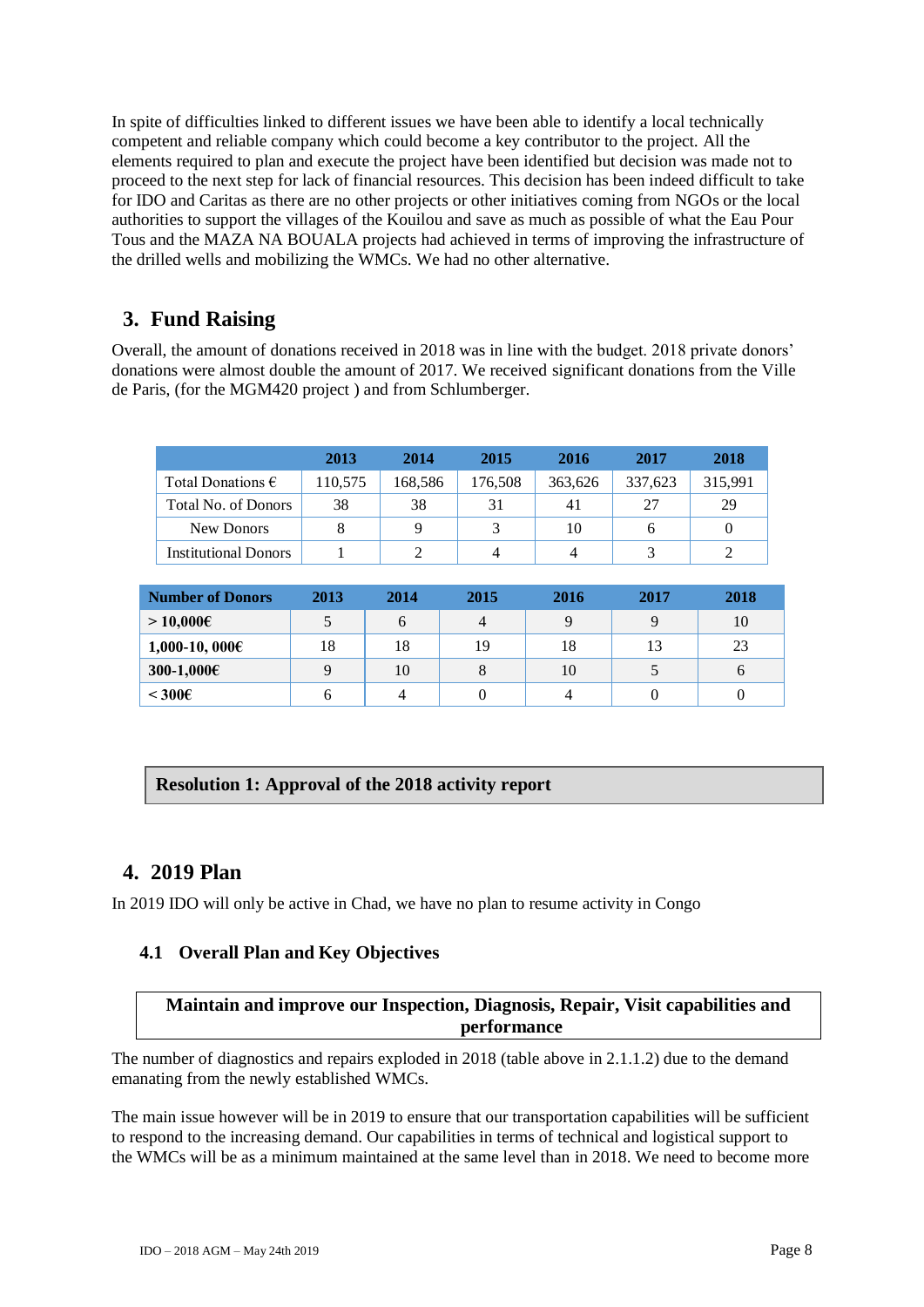efficient and cost effective: working with less technicians per crew; increasing the number of interventions per round trip.

We plan to evaluate new solutions based on the use by the technical teams of motorbikes to go to the site and do their work. The idea is to extend our operational capabilities without investing in vehicles and therefore do more without having to add new vehicles to the fleet.

#### **Design an autonomous technical infrastructure for supporting the COGPE**

In 2019 we will address the question related to the setup of an autonomous network of "artisans reparateurs" (AR; repair technicians) and spare parts. This is a critical issue for the future. It is clear that what is in place today in terms of local support to the WMC for any technically related problems occurring in their wells is far too dependent on IDO.

The situation as of today can be summarized as follows:

- a) The AR have almost no efficient solutions to move to the field and intervene when called by WMC. In most cases, IDO is taking them to the village with its vehicles
- b) The Vergnet pump spare parts are only available in Moundou obliging the AR to travel long distances to procure them. IDO today maintains a stock of parts, brings it to the site and makes it available to the AR.
- c) The AR are not all fully competent in all aspects of what is required to perform their job. IDO today oversees and advises them on the repairs. We then ensure everything is done properly.
- d) The attractiveness of the AR activity evaluated as a business is still unknown.

The plan is to address the different elements which have to be put in place to ensure that a technically reliable and financially viable infrastructure is available to the WMC, able to operate without requiring a day to day external support. The outcome of the plan will enable us to convince and help the Chadian authorities put in place an effective network of well trained professionals equipped with transportation and adequately supplied with spare parts for the pumps.

We believe that could constitute the scope of a new project for 2020 and beyond. The project should include the design of the business model that will allow the network to sustain itself

#### **Consolidate our MAN GE MADJI (MGM) capabilities and results**

In order to reduce our expenses for regular activities that are not part of a funded project (such as MGM420) we will likely reduce the number of our 7 legacy "animateurs and animatrices" to 2 or 3. At the end of 2018 we had 291 "legacy" WMCs outside the MGM420 project; but not all are fully functional.

We need to stop establishing new committees and strive to be able to segregate those committees that are functional (on which to focus our scarce resources) from those that are not. Thanks to the streamlined data collection system using the tablet we will define specific indicators to better assess the sustainability of existing WMCs

#### **Launch Phase 2 of the MGM420 Project**

The 2019 calls for:

a) The completion of project Phase1: this is a major milestone for the project and includes delivering intermediate reports to the sponsors of the project that will trigger payment of funding for the remainder of the project.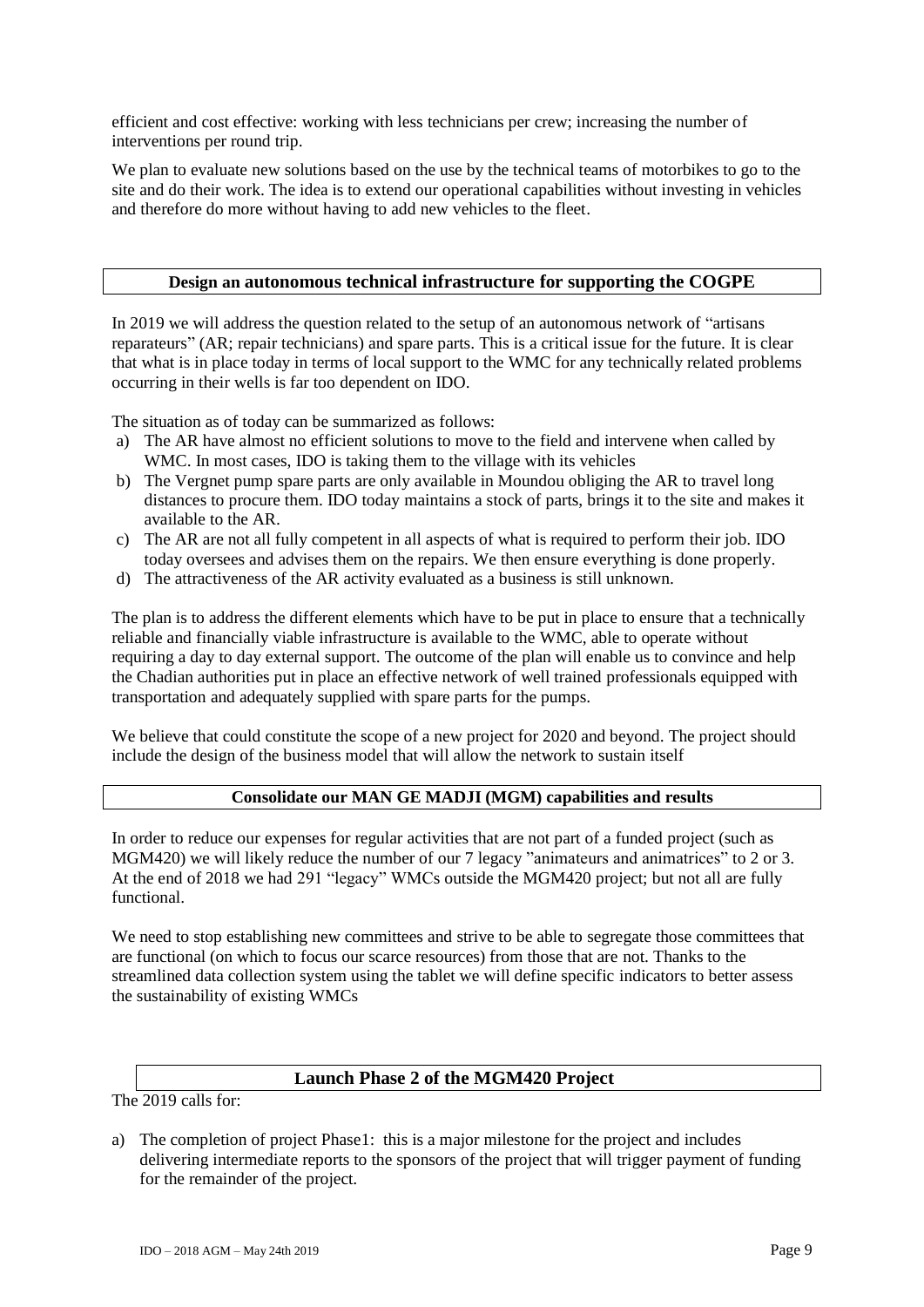- b) The launch and the execution of the second half of the project ( phase 2 ) with the following primary objectives:
	- o 217 WMCs created requiring 1 085 persons to be trained.
	- o Maintain a high level of sustaining support to the WMCs
	- o An additional 6 wells to be restored: 3 extensive repair jobs on existing pumps and 3 heavier restorations involving the replacement of the pump

By the end of 2019 all 420 WMC should be in place with their members trained and fully functioning.

Special efforts will be put on:

- The monitoring and the evaluation of the degree of autonomy achieved by the WMC
- Facilitating initiatives to develop financial cooperation between WMC and RGA organizations in the villages. We will set up a few pilot projects aimed at fostering revenue generating activities among the communities living around the managed water well.

#### <span id="page-9-0"></span>**4.2 Fund Raising**

#### **Significantly increase our fund raising activity**

Beyond a very significant effort to identify new private donators we intend to carry on with our strategy to apply to international institutions for funding new projects. We plan to apply to the Agence Française de Developpement (AFD) for a 3 year project targeting the set up in the Logone regions of a fully autonomous network of ARs and of spare parts delivery points, designed to serve the WMC needs for technical interventions.

However, unless we find new sources of funds, beyond the international institutions and the private donators, it is very unlikely that we have the capability to launch such a new project. The reason is that any new project conducted with international institutions, like the EU and AFD for example, would require that IDO still provides matching funding, typically 40 to 50% of the total project costs.

A potential solution is to solicit broader support from private enterprises and foundations. This will be explored in 2019.

## **Resolution 2: Approval of the 2019 plan**

## <span id="page-9-2"></span><span id="page-9-1"></span>**5. Financial Report & Budget**

#### <span id="page-9-3"></span>**5.1 Financial report – 2018**

#### **5.1.1 Highlights**

On a cash basis, IDO collected 317,128  $\epsilon$  and spent 376,808  $\epsilon$  which resulted in a 62,794  $\epsilon$ cash deficit. We released the paid-in- advance funds of  $138,142 \text{ }\epsilon$  received in 2017 from AFD and Ville de Paris for the MGM420 project. We accounted for 73,620  $\epsilon$  as paid-inadvance received from AFD and Ville de Paris for the MGM420 project.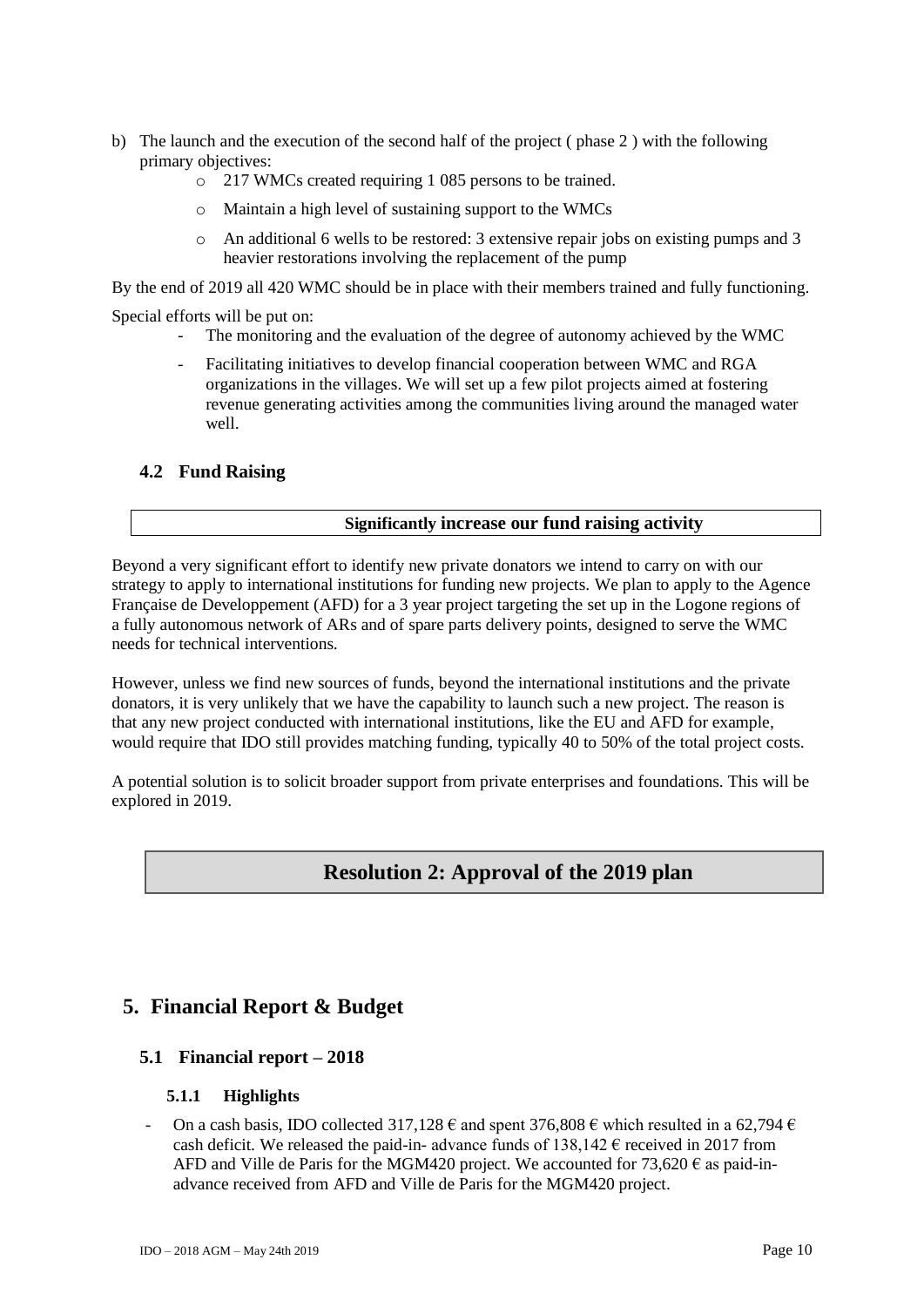- Net gain of 6,411  $\epsilon$ , compared to a budgeted  $0 \epsilon$ .
- On December 31st, 2018 IDO had a positive cash balance of 108,294  $\epsilon$ .

#### **5.1.2 Direct expenses and capex analysis**

<span id="page-10-0"></span>In 2018 our direct cash expenses amounted to 376,808  $\epsilon$ , compared to 244,847  $\epsilon$  in 2017. See details in annex.

The 53 % increase of costs is due mostly to the following:

- a) The MGM420 project was ongoing for the full year 2018, as planned. MGM420 started in October 2-17, resulting in only 3 months of expenses that year. We spent  $166,785 \in \text{on}$ MGM420 in 2018 vs. 24,608 € in 2017
- b) All Congo activities were stopped in July 2018.

We had  $11,442 \text{ } \in$  of CAPEX expenses in 2018 with the purchase of 6 motorbikes, 3 iPads and 3 computers for the MGM420 project in Chad. Our depreciation was  $9.873 \text{ } \in \text{ }$  in 2018 vs. 14,042  $\in$ in 2017, as the 7 motorbikes bought in 2015 for the UNICEF project were completely depreciated in 2018, and the pickup bought in 2013 almost fully depreciated. The 2018 CAPEX was related to spends for the second phase of the MGM420 and incurred in Q4 2018, hence resulting in a small depreciation expense.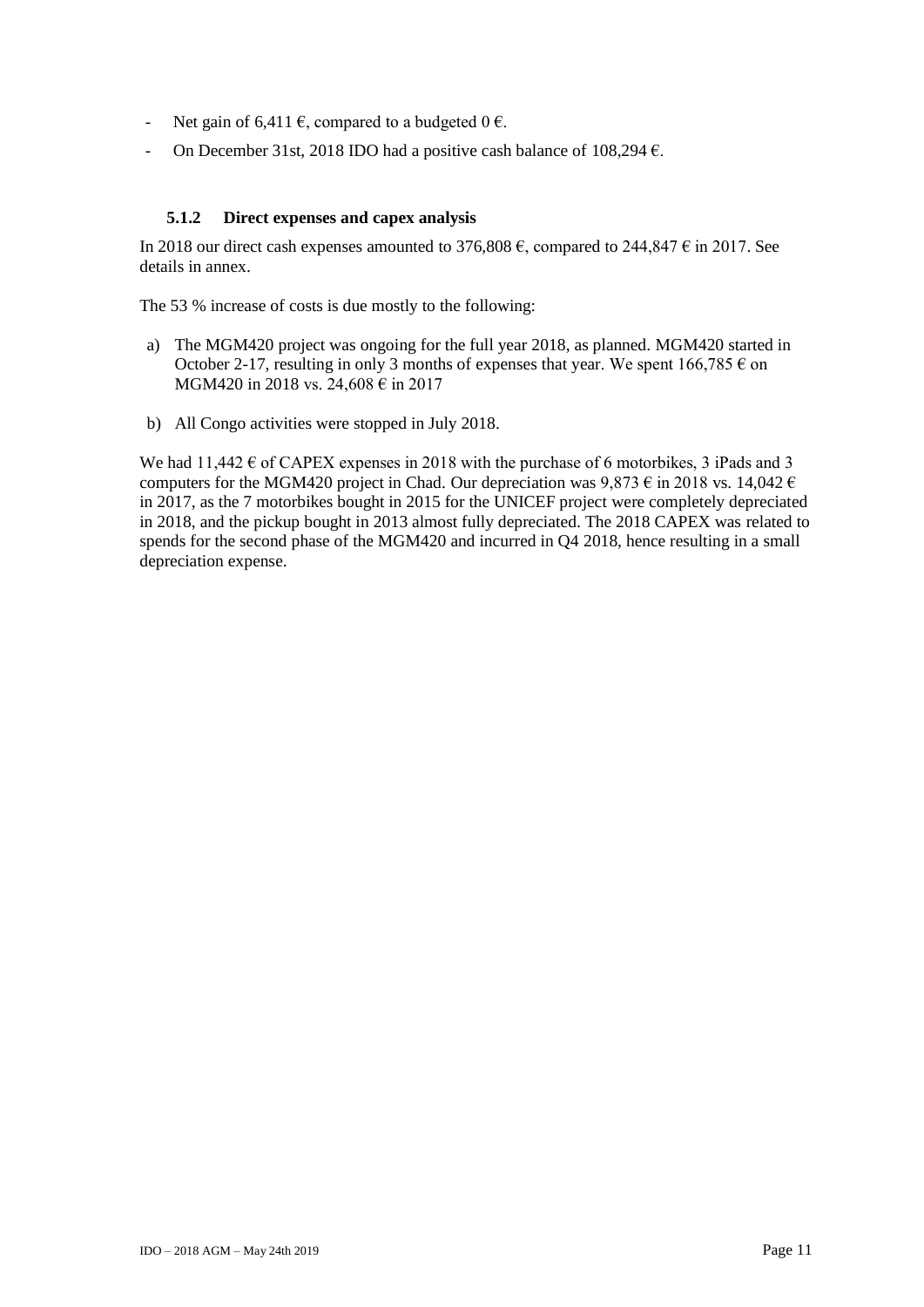Profit & Loss statement The audited accounts are as follows (in French):

IDO4 42, rue Saint Dominique

75007 PARIS SIRET:

## Compte de résultat

Période du 01/01/2018 au 31/12/2018

Tenue de compte: EUR

| .ubrique | Au 31/12/2018 | Au 31/12/2017 |
|----------|---------------|---------------|

| <b>CHARGES</b>                                 |               |               |
|------------------------------------------------|---------------|---------------|
| <b>CONSOMMATION EXERCICE /TIERS</b>            | 293 964,100   | 185 912,250   |
| Autres achats et charges externes              | 293 964,100   | 185 912,250   |
| <b>CHARGES DU PERSONNEL</b>                    | 65 989,230    | 39 492,440    |
| Salaires et traitements                        | 55 907,350    | 34 542,220    |
| Charges sociales                               | 10 081,880    | 4 950,220     |
| <b>DOTATIONS AUX AMORTIS, &amp; PROVISIONS</b> | 9873,930      | 14 042,400    |
| Amort, sur immobilisations                     | 9 873,930     | 14 042,400    |
| <b>TOTAL CHARGES (hors contributions) (I)</b>  | 369 827,260   | 239 447,090   |
| <b>EMPLOIS DES CONTRIBUTIONS VOLONTAIRES</b>   |               |               |
| <b>TOTAL EMPLOIS DES CONTRIBUTIONS</b>         |               |               |
| <b>Rubrique</b>                                | Au 31/12/2018 | Au 31/12/2017 |

#### **PRODUITS**

| AUTRES PRODUITS D'EXPLOITATION                  | 381 650,720   | 229 480,830   |
|-------------------------------------------------|---------------|---------------|
| Subventions d'exploitation                      | 129 770,180   | 98 510,820    |
| Autres produits                                 | 251 880,540   | 130 970,010   |
| <b>TOTAL PRODUITS (hors contributions) (II)</b> | 381 650,720   | 229 480,830   |
| <b>CONTRIBUTIONS VOLONTAIRES</b>                |               |               |
| <b>TOTAL DES CONTRIBUTIONS VOLONTAIRES</b>      |               |               |
| <b>Rubrique</b>                                 | Au 31/12/2018 | Au 31/12/2017 |

#### **RESULTAT**

| <b>RESULTAT D'EXPLOITATION (II - I)</b>                        | 11 823,460 | $-9966,260$  |
|----------------------------------------------------------------|------------|--------------|
| <b>CHARGES FINANCIERES (III)</b>                               | -5 412,050 | $-3664,440$  |
| Intérêts et charges assimilées                                 | -5 412.050 | $-3664,440$  |
| <b>CHARGES EXCEPTIONNELLES (IV)</b>                            |            |              |
| <b>IMPOTS SUR LES BENEFICES (V)</b>                            |            |              |
| <b>PRODUITS FINANCIERS (VI)</b>                                |            |              |
| <b>PRODUITS EXCEPTIONNELS (VII)</b>                            |            |              |
| BENEFICE ou PERTE: Produits (II+VI+VII) - Charges (I+III+IV+V) | 6 411,410  | $-13630,700$ |

IDO – 2018 AGM – May 24th 2019 Page 12

1/3

*Exercice du 01/01/2018 au 31/12/2018*

Durée en mois: 12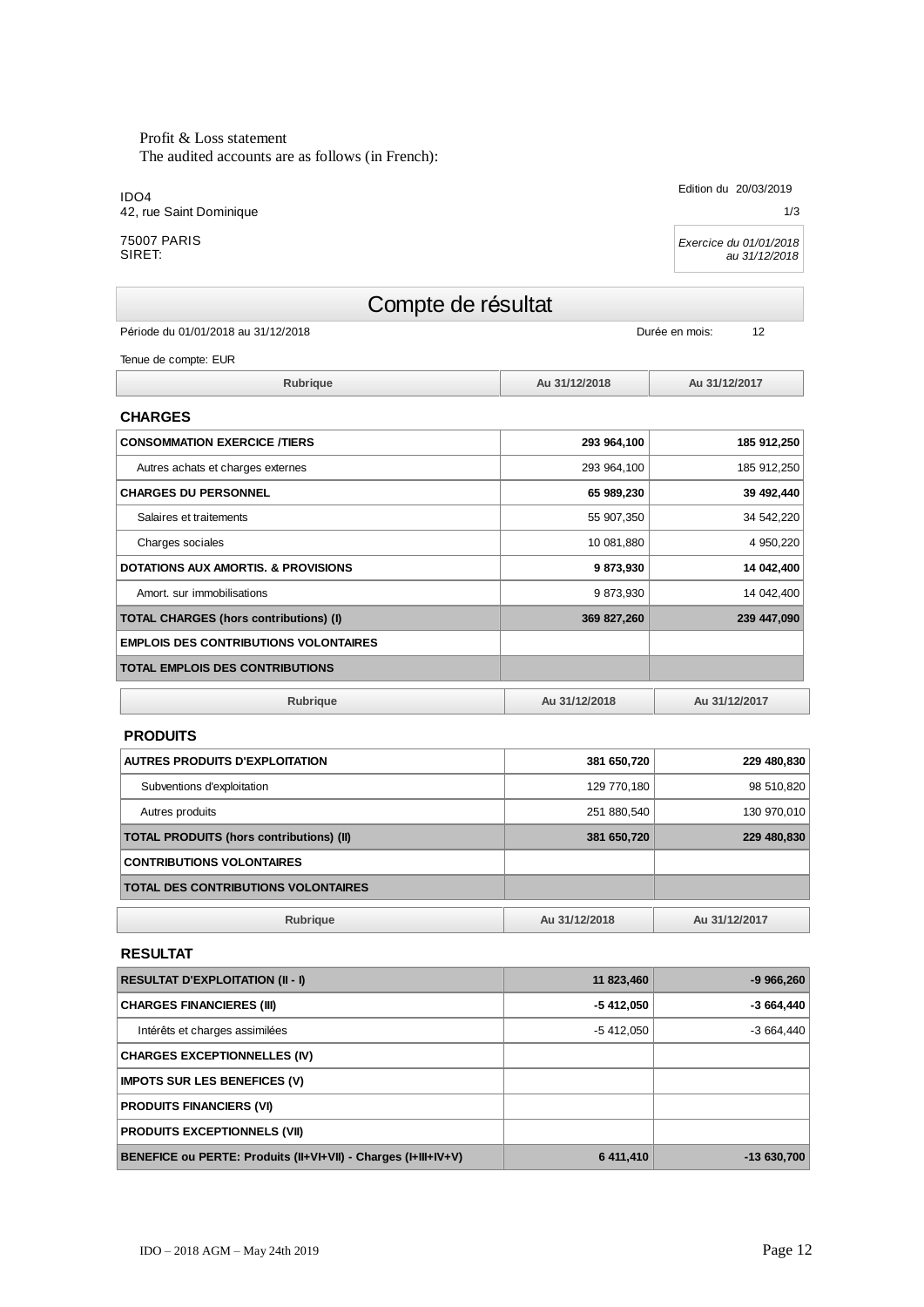#### **5.1.3 Balance Sheet**

<span id="page-12-0"></span>Our audited balance sheet is as follows (in French):

#### IDO4

.

42, rue Saint Dominique

75007 PARIS SIRET:

Edition du 20/03/2019

1/2

*Exercice du 01/01/2018 au 31/12/2018*

## BILAN ACTIF

Période du 01/01/2018 au 31/12/2018

Durée en mois: 12

| Durée N-1 en mois: 12<br>Tenue de compte: EUR |                |                 |                |               |  |
|-----------------------------------------------|----------------|-----------------|----------------|---------------|--|
| Rubrique                                      | Valeurs brutes | Amort, et Prov. | Valeurs nettes | Au 31/12/2017 |  |
| <b>IMMOBILISATIONS CORPORELLES</b>            | 96 668,080     | 80 257,620      | 16 410,460     | 14 841,710    |  |
| Installations techn., mat., outil             | 2 464.270      | 2 464,270       |                |               |  |
| Autres immob. corporelles                     | 94 203,810     | 77 793,350      | 16 410,460     | 14 841,710    |  |
| <b>TOTAL I</b>                                | 96 668,080     | 80 257,620      | 16 410,460     | 14 841,710    |  |
| <b>DISPONIBILITES</b>                         | 124 515,050    |                 | 124 515,050    |               |  |
| Disponibilités                                | 124 515,050    |                 | 124 515,050    | 184 194,640   |  |
| <b>TOTAL II</b>                               | 124 515,050    |                 | 124 515,050    | 184 194,640   |  |
| <b>TOTAL GENERAL (I+II)</b>                   | 221 183,130    | 80 257,620      | 140 925,510    | 199 036,350   |  |
|                                               |                |                 |                |               |  |

| <b>BILAN PASSIF</b>                 |                                        |
|-------------------------------------|----------------------------------------|
| Période du 01/01/2018 au 31/12/2018 | 12<br>Durée en mois:                   |
| Tenue de compte: EUR                | Durée N-1 en mois:<br>12               |
| Rubrique                            | <b>Valeurs nettes</b><br>Au 31/12/2017 |
| <b>REPORT A NOUVEAU</b>             | 74 524,700<br>60 894,000               |
| Report à nouveau                    | 60 894,000<br>74 524,700               |
| <b>RESULTAT DE L'EXERCICE</b>       | 6 411,410<br>$-13630,700$              |
| Résultat de l'exercice              | 6 411,410<br>-13 630,700               |
| <b>TOTAL I</b>                      | 67 305,410<br>60 894,000               |
| <b>TOTAL II</b>                     |                                        |
| DETTES FISCALES ET SOCIALES         |                                        |
| Dettes fiscales et sociales         |                                        |
| PRODUITS CONSTATES D'AVANCE         | 73 620,100                             |
| Produits constatés d'avance         | 73 620,100<br>138 142,350              |
| <b>TOTAL III</b>                    | 73 620,100<br>138 142,350              |
| <b>TOTAL GENERAL (I+II+III)</b>     | 140 925,510<br>199 036,350             |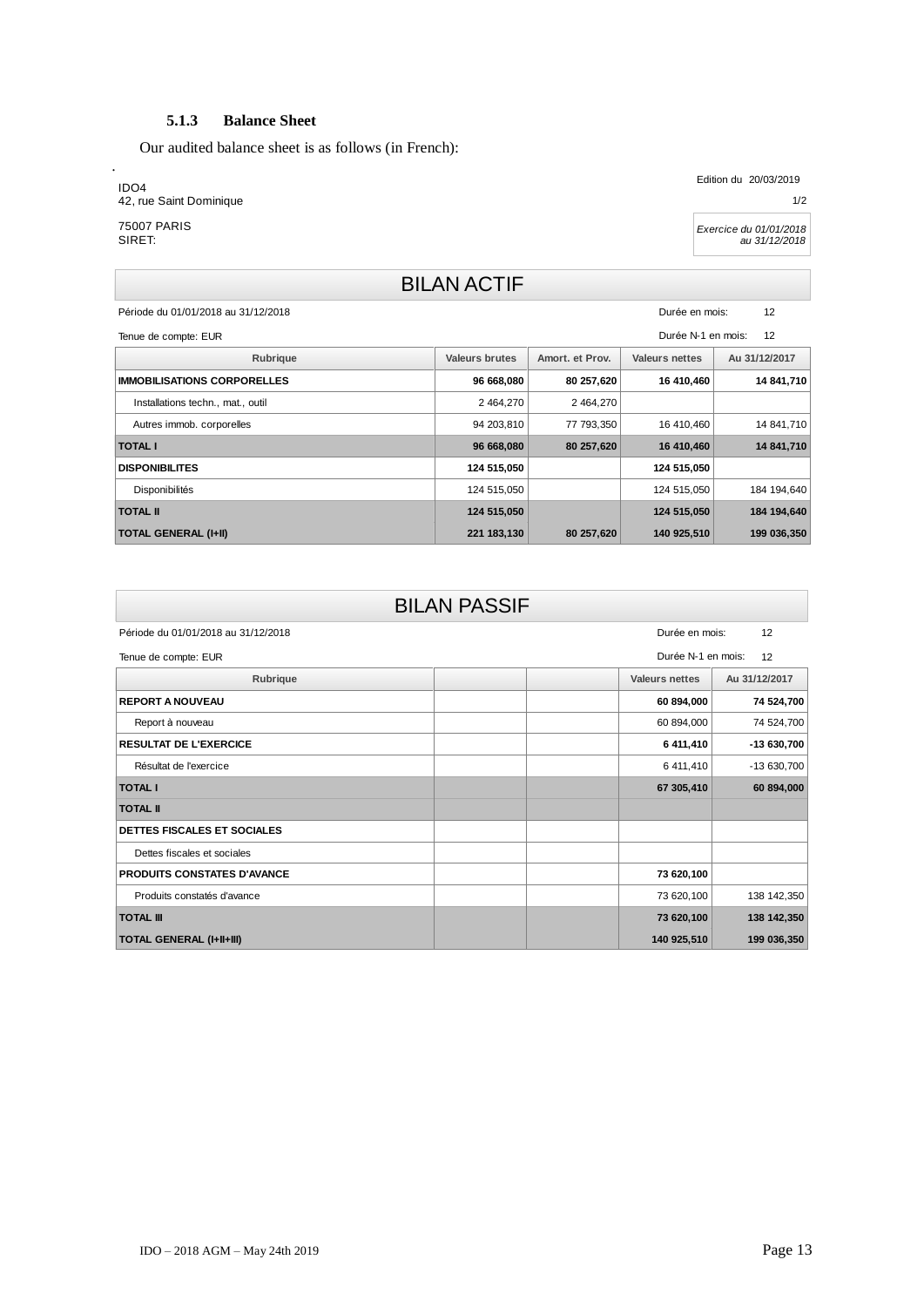#### <span id="page-13-0"></span>**5.1.4 Auditors report**

IDO accounts have been certified by Cabinet Audissey - P2R Audit, 85 rue Jouffroy d'Abbans, 75017 Paris who are IDO's registered "Commissaire aux Comptes"/auditors.

#### **Resolution 3: Approval of the 2018 financial accounts**

#### <span id="page-13-1"></span>**5.2 2019 Budget**

The 2019 budget is based on the following key assumptions:

In terms of resources:

- AFD will contribute  $107,250 \in \text{and}$  Ville de Paris  $15,000 \in \text{in}$  cash in 2019 for the project MGM420. However, as we will get no more cash from AFD for MGM420 in 2020 , and will get only 15,000  $\epsilon$  from Ville de Paris in 2020, we plan to set aside 71,000  $\epsilon$  in reserve to cover expenses for MGM420 for the first nine months of 2020.
- In 2018, we had put in reserve 73,620  $\epsilon$  of the funds received from AFD and Ville de Paristo be released in 2019.
- Schlumberger will continue to support IDO with a grant of  $43,650 \in \text{in } 2019$ .
- We plan calls for a total of  $254,300 \in$  from private donors. A very high number. Our previous record was 250,743 €.

In Chad:

- The MGM420 project is in full swing in 2019. At the end of 2019 we will have spent 70,9% of the total project budget, which is slightly under the project plan level. The project is planned to finish in October 2020.
- The rest of our activity in Chad, consisting of our technical activities (diagnostics and repair) and the following of the WMCs created before the start of MGM420, will continue at roughly the same pace as in 2018

In Congo:

• No activities

## **Resolution 4: approval of the 2019 budget**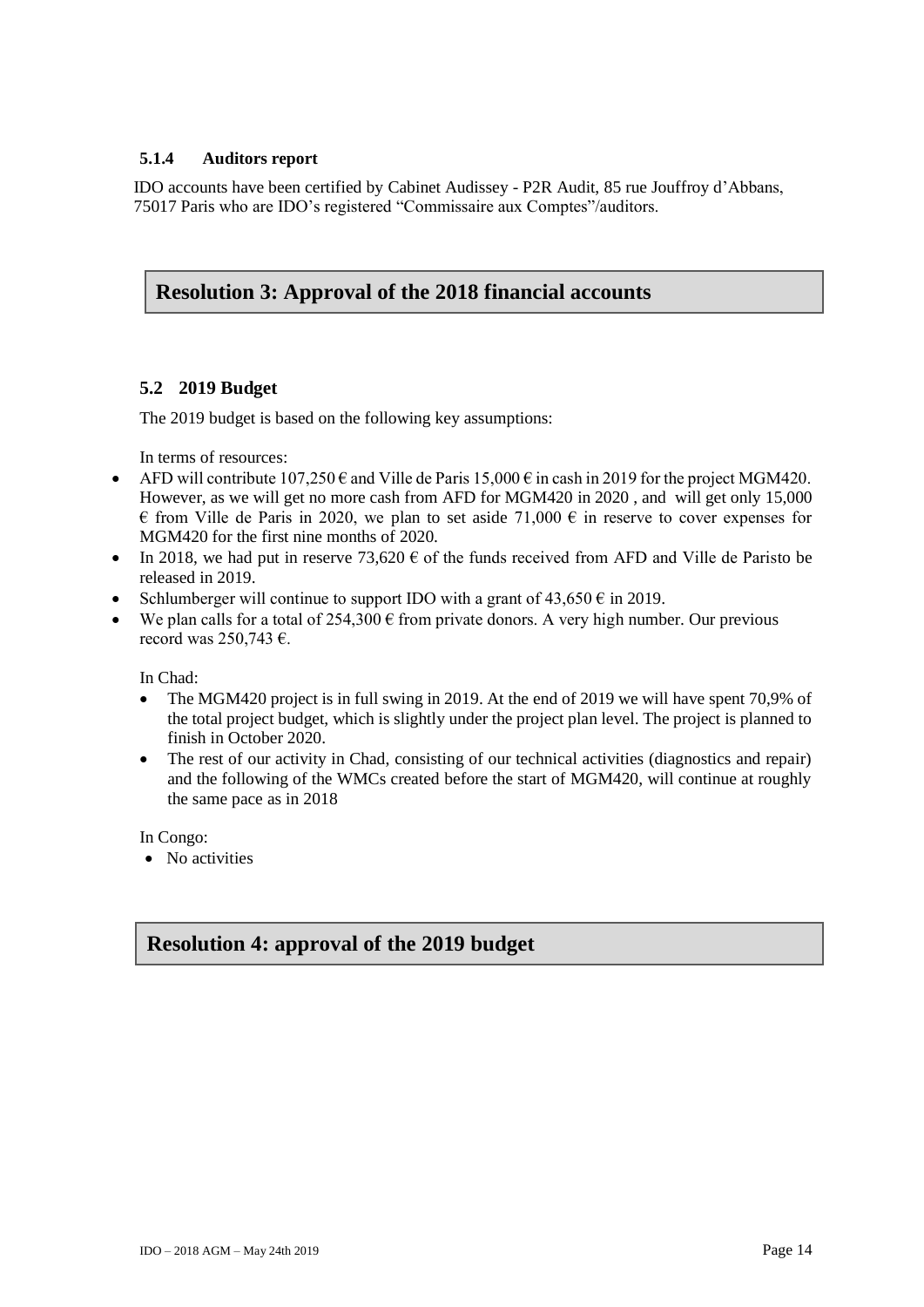## <span id="page-14-0"></span>**6. Annexe 1**

## <span id="page-14-1"></span>**6.1 2019 Budget vs 2018 Expenses**

| Dépenses P&L                          | <b>Expenses</b><br>2018 | <b>Budget</b><br>2019 |
|---------------------------------------|-------------------------|-----------------------|
| Achats de fourniture et matériels     | 36 342,16               | 36 200                |
| Réparations de pompes                 | 5 617,30                | 8 4 0 0               |
| Clôtures et plateformes               |                         | 9 200                 |
| Panneaux et T-shirts                  | 21 569,55               | 14 400                |
| Petit équipement                      | 5 174,52                | 600                   |
| Fournitures de bureau                 | 3 980,79                | 3 600                 |
| <b>Achats de Services</b>             | 168 503,83              | 228 500               |
| Office Congo (Pointe Noire)           | 1 189,64                | $\overline{0}$        |
| Office Chad (Moundou)                 | 11 382,04               | 7 200                 |
| Office Chad (Doba)                    | 4 185,95                | 7 200                 |
| <b>Repas Volontaires</b>              | 13 581,68               | 14 100                |
| Communication & IT                    | 10 715,51               | 7 700                 |
| <b>Divers</b>                         | 1500,00                 | 5 5 0 0               |
| Frais de mission Tchad et Congo       | 17 861,75               | 15 300                |
| <b>Salaire Animateurs Tchad</b>       | 66 193,36               | 107 000               |
| <b>Formation Animateurs Tchad</b>     | 9 688,21                | 1 400                 |
| Formation élus COGPE*                 | 32 205,69               | 63 100                |
| <b>Frais de Déplacement</b>           | 78 808,94               | 66 600                |
| Voyages Paris Tchad                   | 7916,74                 | 8 0 0 0               |
| Voyages Paris Congo                   | 5 466,18                | $\theta$              |
| Entretien pickups                     | 27 522,53               | 18700                 |
| Essence pickups                       | 24 823,76               | 23 700                |
| Drivers pickups et motos              | 1877,01                 | 700                   |
| <b>Entretien</b> motos                | 3 0 3 7 , 9 5           | 3 200                 |
| <b>Essence motos</b>                  | 8 1 6 4 , 8 7           | 12 300                |
| <b>Charges de Personnel</b>           | 65 989,23               | 70 200                |
| Salaire permanents                    | 63 551,64               | 67 800                |
| Frais médicaux                        | 2 437,59                | 2 4 0 0               |
| <b>Charges Financières et Légales</b> | 15 721,22               | 6 500                 |
| Charges Financières                   | 5 412,05                | 4 0 0 0               |
| Charges Avocat et Légales             | 10 309,17               | 2 500                 |
| Dépréciation                          | 9873,92                 | 14 800                |
| <b>Total Dépenses P&amp;L</b>         | 375 239,30              | 422 800               |

\*French acronym for WMC